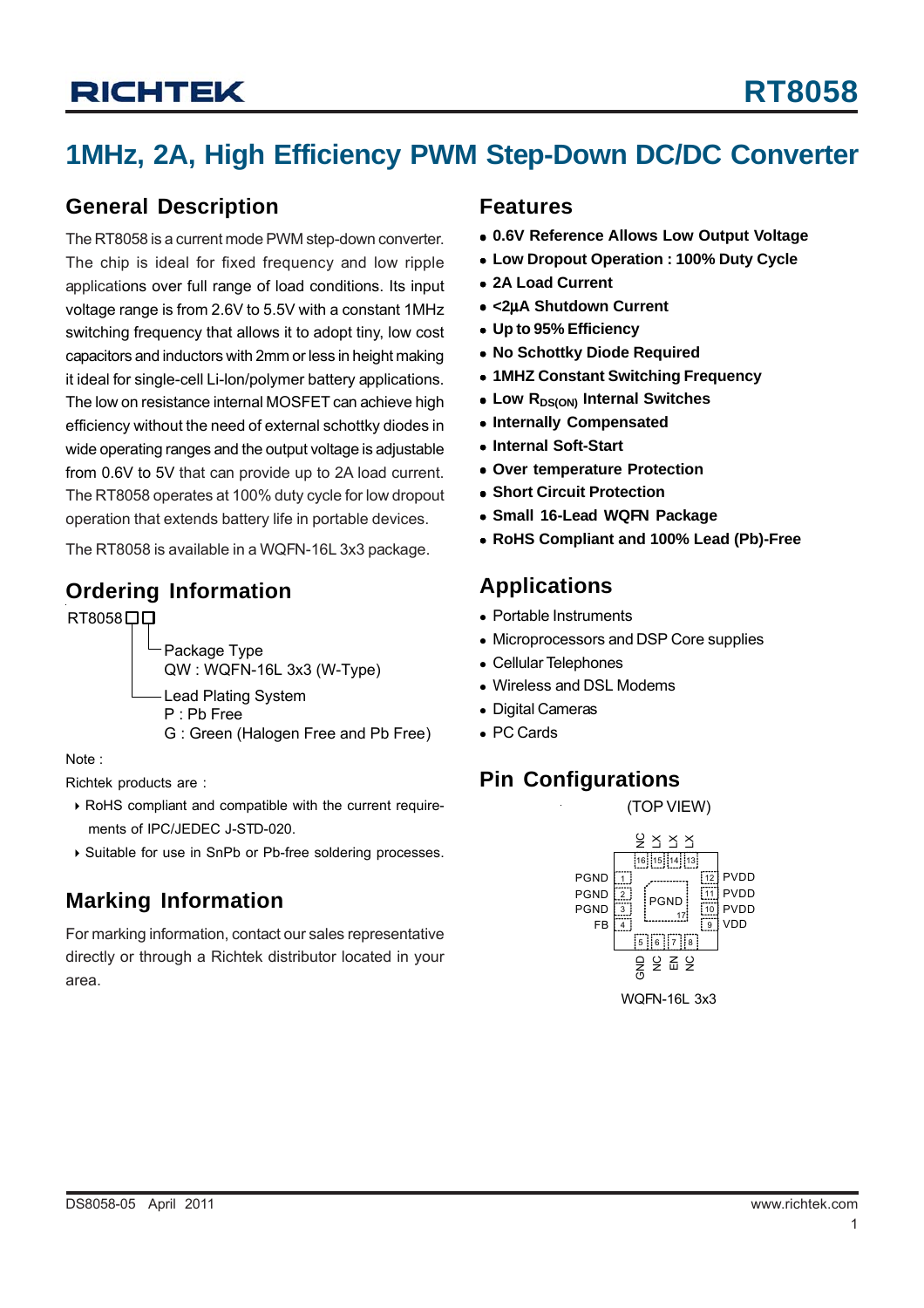

## **Typical Application Circuit**



### **Functional Pin Description**

| Pin No.                                       | <b>Pin Name</b> | <b>Pin Function</b>                                                                                                                                                                                             |  |  |
|-----------------------------------------------|-----------------|-----------------------------------------------------------------------------------------------------------------------------------------------------------------------------------------------------------------|--|--|
| 1, 2, 3<br>17 (Exposed Pad)                   | <b>PGND</b>     | Power Ground. Connect this pin close to the $(-)$ terminal of C <sub>IN</sub> and C <sub>OUT</sub> . The<br>exposed pad must be soldered to a large PCB and connected to PGND for<br>maximum power dissipation. |  |  |
| FB<br>4                                       |                 | Feedback Input Pin. Receives the feedback voltage from a resistive divider<br>connected across the output.                                                                                                      |  |  |
| 5<br><b>GND</b>                               |                 | Signal Ground. Return the feedback resistive dividers to this ground, which in turn<br>connects to PGND at one point.                                                                                           |  |  |
| 6, 8, 16                                      | <b>NC</b>       | No Internal Connection.                                                                                                                                                                                         |  |  |
| 7<br>EN                                       |                 | Enable pin. A logical high level at this pin enables the converter, while a logical<br>low level causes the converter to shut down.                                                                             |  |  |
| 9<br>VDD                                      |                 | Signal Input Supply. Decouple this pin to GND with a capacitor. Normally VDD is<br>equal to PVDD. Keep the voltage difference between VDD and PVDD less than<br>0.5V.                                           |  |  |
| 10, 11, 12<br><b>PVDD</b><br>LX<br>13, 14, 15 |                 | Power Input Supply of converter power stage. Decouple this pin to PGND with a<br>capacitor.                                                                                                                     |  |  |
|                                               |                 | Internal Power MOSFET Switches Output of converter. Connect this pin to the<br>inductor.                                                                                                                        |  |  |

## **Function Block Diagram**

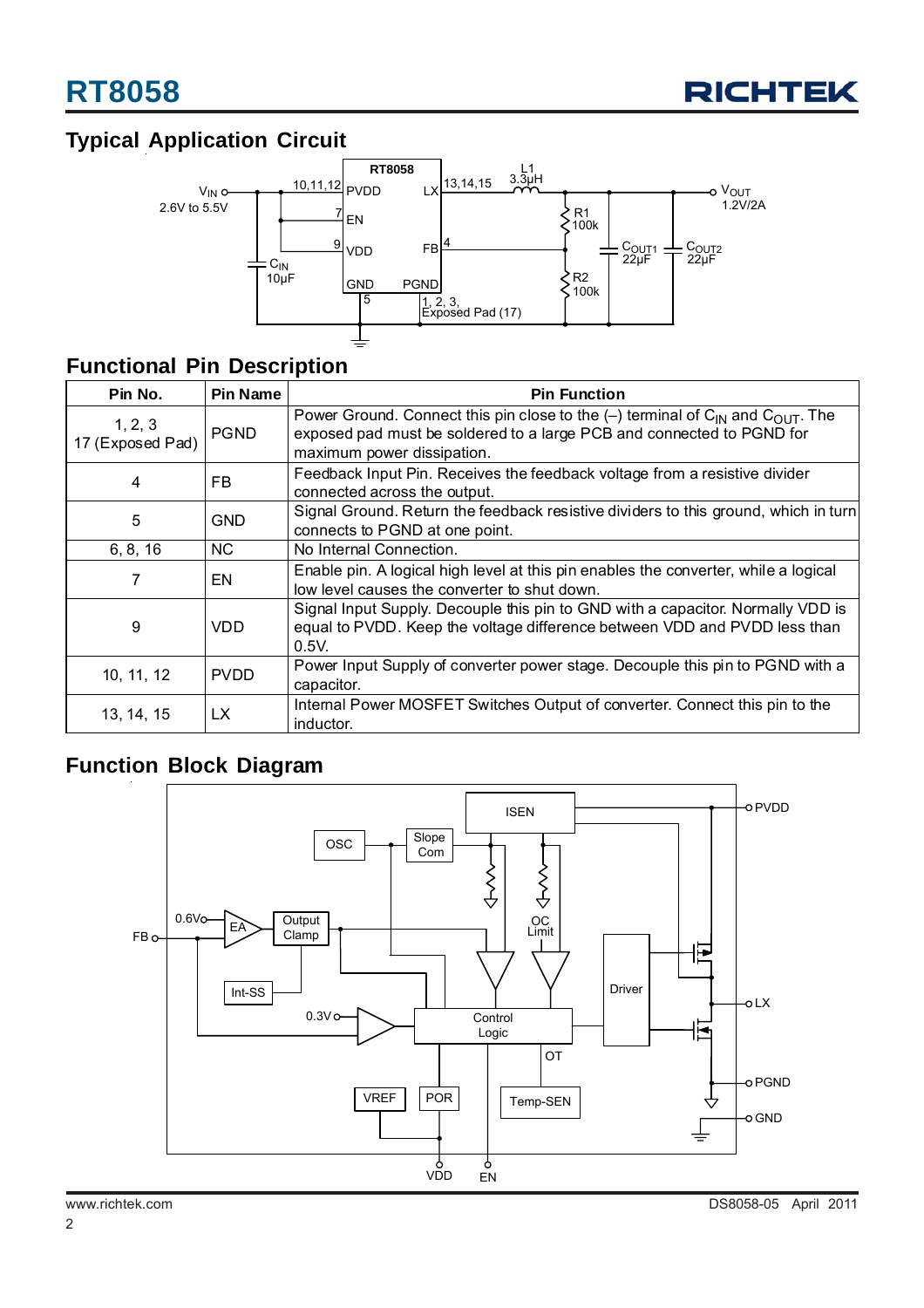# **RT8058**

## **Absolute Maximum Ratings** (Note 1)

| • Power Dissipation, $P_D @ T_A = 25^{\circ}C$ |  |
|------------------------------------------------|--|
|                                                |  |
| • Package Thermal Resistance (Note 2)          |  |
|                                                |  |
|                                                |  |
|                                                |  |
|                                                |  |
|                                                |  |
| • ESD Susceptibility (Note 3)                  |  |
|                                                |  |
|                                                |  |

## **Recommended Operating Conditions** (Note 4)

|  | –40°C to 125°C                     |  |
|--|------------------------------------|--|
|  | $-40^{\circ}$ C to 85 $^{\circ}$ C |  |

### **Electrical Characteristics**

( $V_{DD}$  =  $V_{PVDD}$  = 3.6V,  $T_A$  = 25°C, unless otherwise specified)

| <b>Parameter</b>                     | Symbol                     | <b>Test Conditions</b>                 | Min   | <b>Typ</b> | <b>Max</b>     | <b>Unit</b> |
|--------------------------------------|----------------------------|----------------------------------------|-------|------------|----------------|-------------|
| Input Voltage Range                  | V <sub>IN</sub>            |                                        | 2.6   |            | 5.5            | $\vee$      |
| Feedback Voltage                     | $\mathsf{V}_{\mathsf{FB}}$ |                                        | 0.582 | 0.6        | 0.618          | $\vee$      |
|                                      |                            | Active, No Load                        | --    | 3.4        | --             | mA          |
| DC Bias Current<br>(PVDD, VDD total) |                            | Active, Not Switching, $V_{FB} = 0.5V$ | $- -$ | 340        |                | μA          |
|                                      |                            | Shutdown, $EN = 0$                     | --    | $- -$      | $\overline{2}$ | μA          |
| Under voltage Lockout                | <b>UVLO</b>                | V <sub>DD</sub> Rising                 | 2.3   | 2.43       | 2.55           | $\vee$      |
| Threshold                            |                            | V <sub>DD</sub> Hysteresis             | --    | 150        |                | mV          |
| <b>Oscillator Frequency</b>          | fosc                       | Switching Frequency                    | 0.75  | 1.0        | 1.25           | <b>MHz</b>  |
| EN High-Level Input Voltage          | V <sub>EN_H</sub>          |                                        | 1.4   | $-$        |                | $\vee$      |
| EN Low-Level Input Voltage           | $V_{EN\_L}$                |                                        |       |            | 0.4            | V           |
| Switch On Resistance, High           | $R_{DS(ON)_P}$             | $I_{OUT} = 200mA$                      | --    | 142        | 210            | $m\Omega$   |
| Switch On Resistance, Low            | $R_{DS(ON)}$ N             | $I_{OUT} = 200mA$                      | --    | 96         | 160            | $m\Omega$   |
| <b>Peak Current Limit</b>            | $I_{LIM}$                  |                                        | 2.2   | 3          |                | A           |
| Output Voltage Line Regulation       |                            | $V_{IN}$ = 2.6V to 5.5V                | --    | 0.05       |                | %N          |
| Output Voltage Load Regulation       |                            | $I_{LOAD} = 0A \rightarrow 2A$         | --    | 0.15       | --             | $%$ /A      |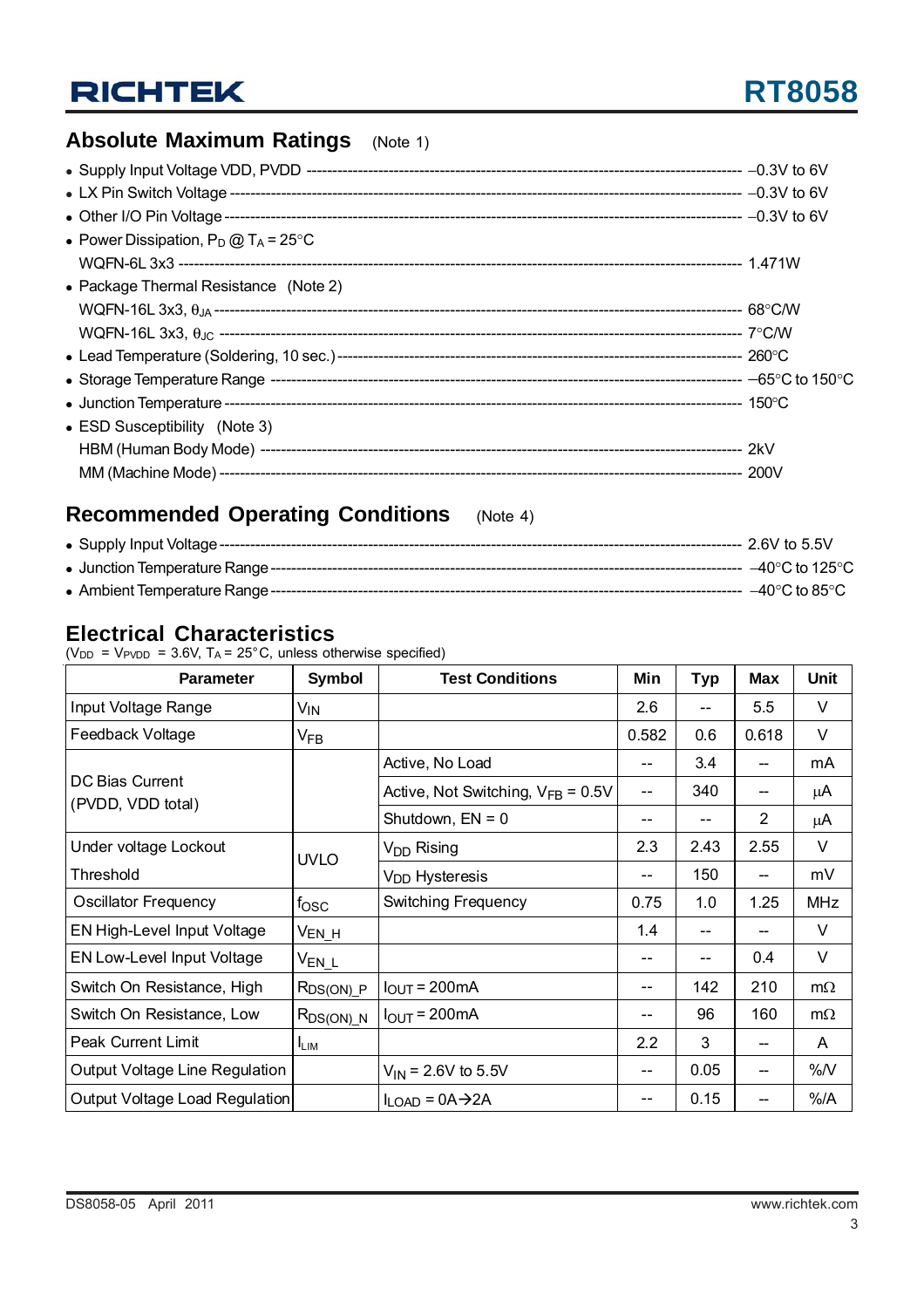- **Note 1.** Stresses listed as the above "Absolute Maximum Ratings" may cause permanent damage to the device. These are for stress ratings. Functional operation of the device at these or any other conditions beyond those indicated in the operational sections of the specifications is not implied. Exposure to absolute maximum rating conditions for extended periods may remain possibility to affect device reliability.
- Note 2. θ<sub>JA</sub> is measured in the natural convection at T<sub>A</sub> = 25°C on a high effective four layers thermal conductivity test board of JEDEC 51-7 thermal measurement standard. The case point of θ<sub>JC</sub> is on the exposed pad of the package.
- **Note 3.** Devices are ESD sensitive. Handling precaution is recommended.
- **Note 4.** The device is not guaranteed to function outside its operating conditions.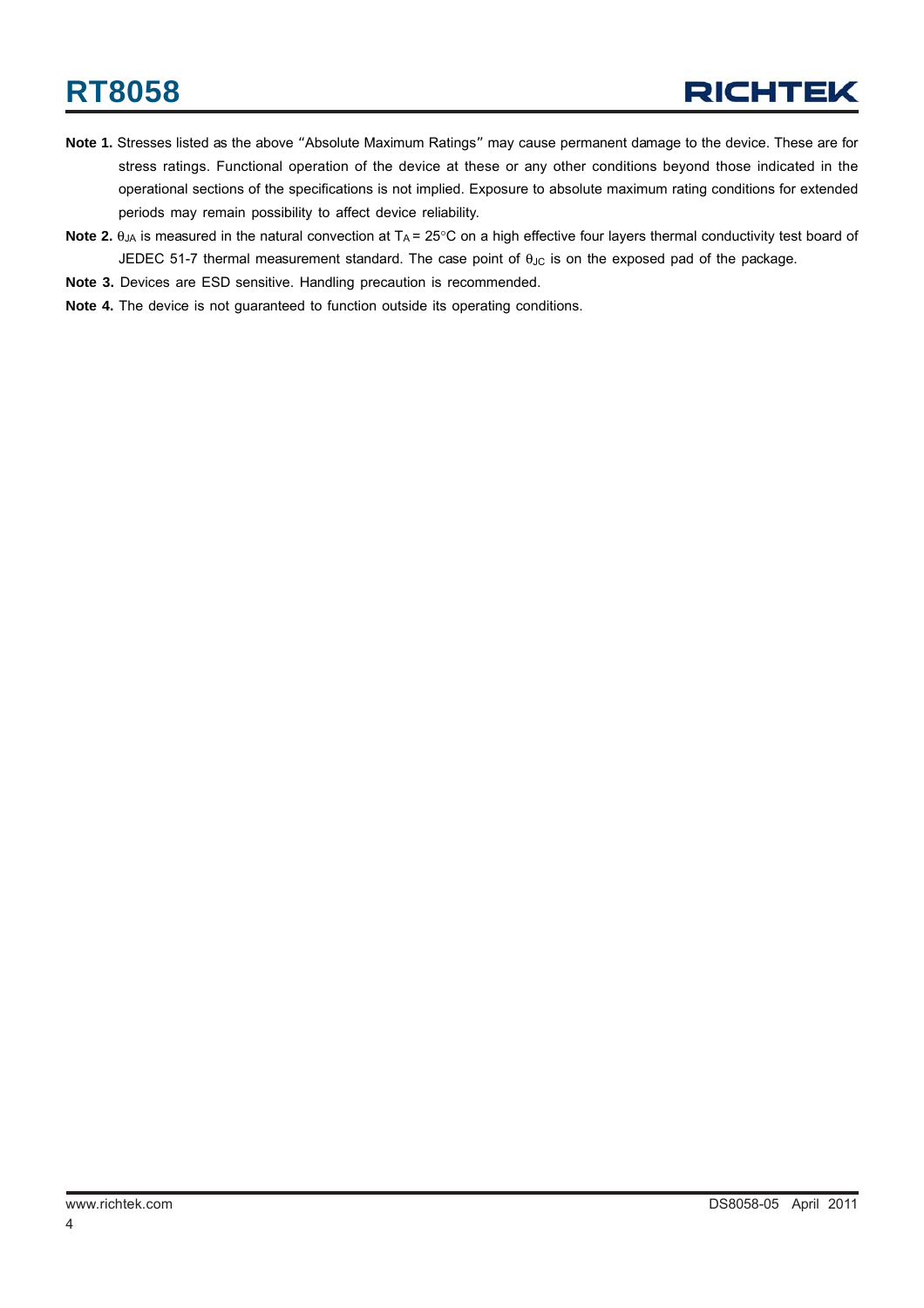## **Typical Operating Characteristics**









**Reference Voltage vs. Input Voltage**





DS8058-05 April 2011 www.richtek.com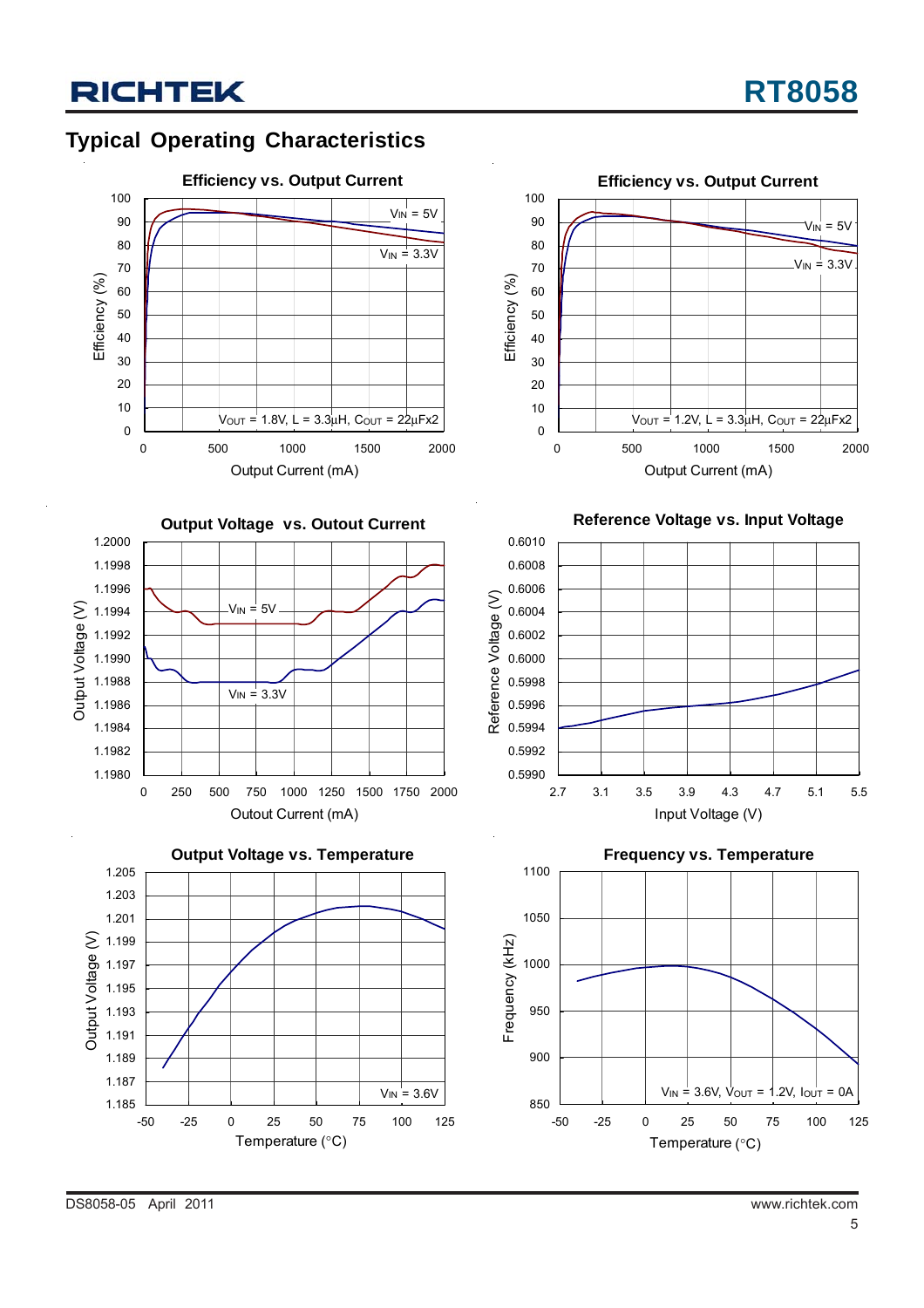

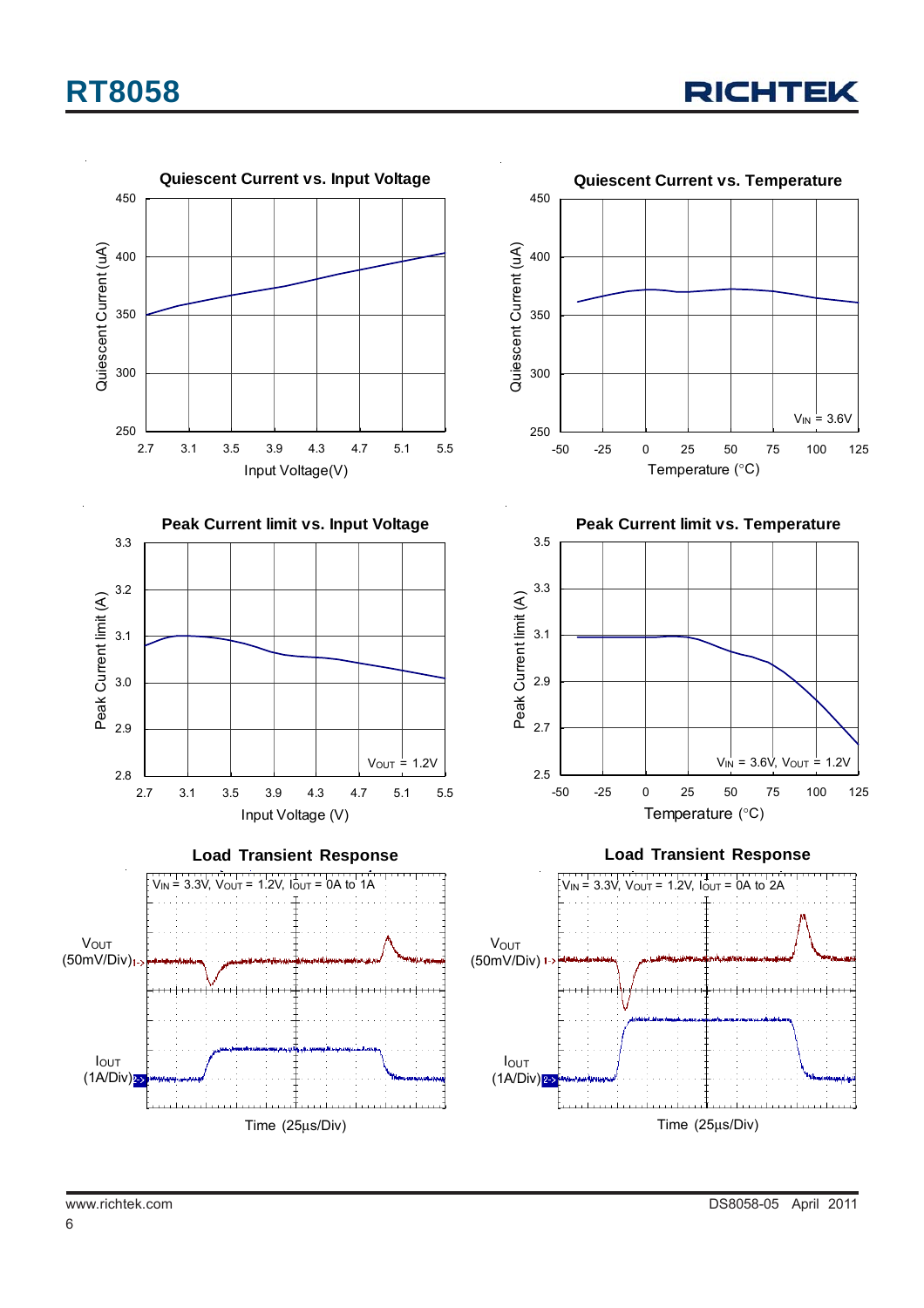

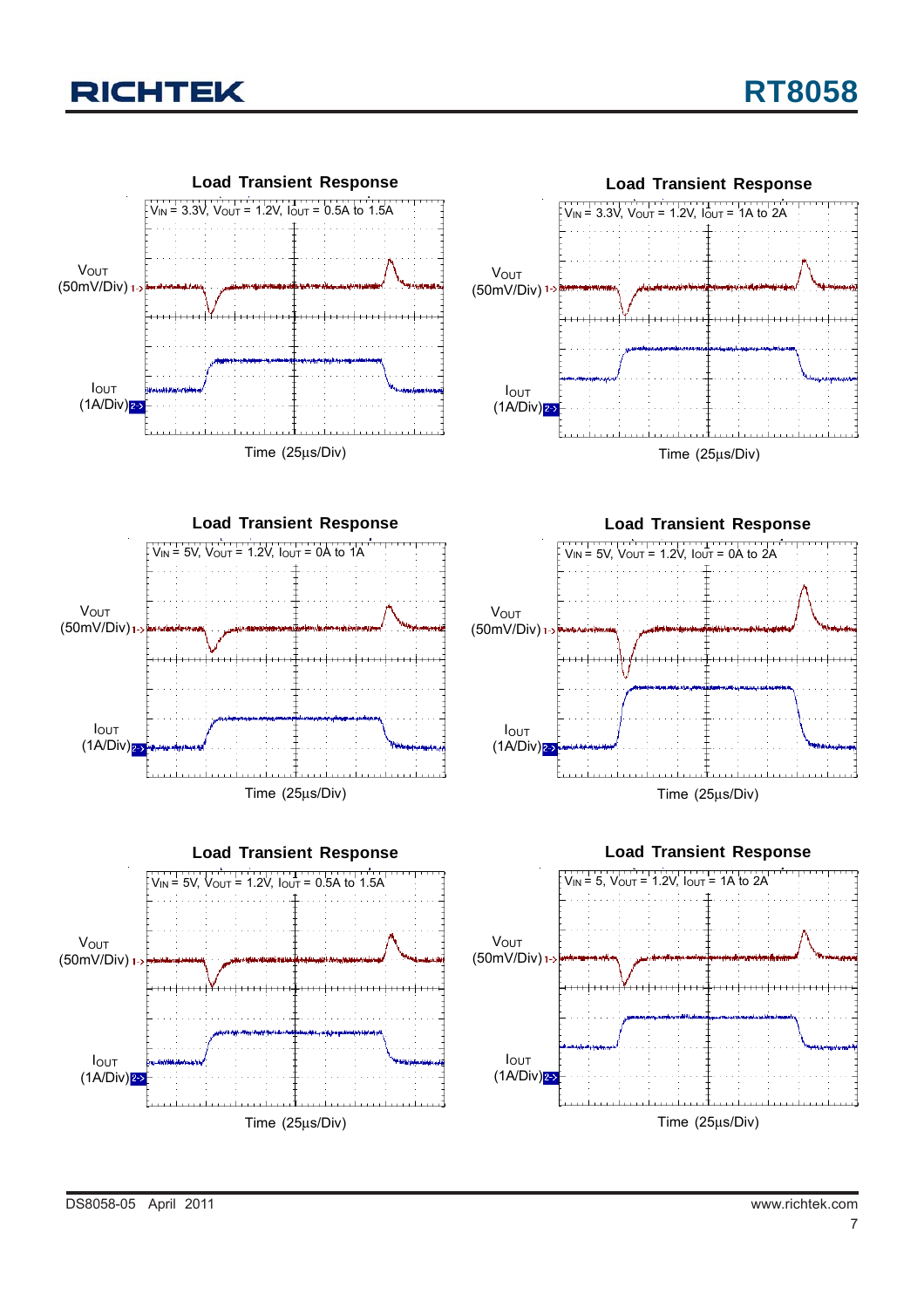

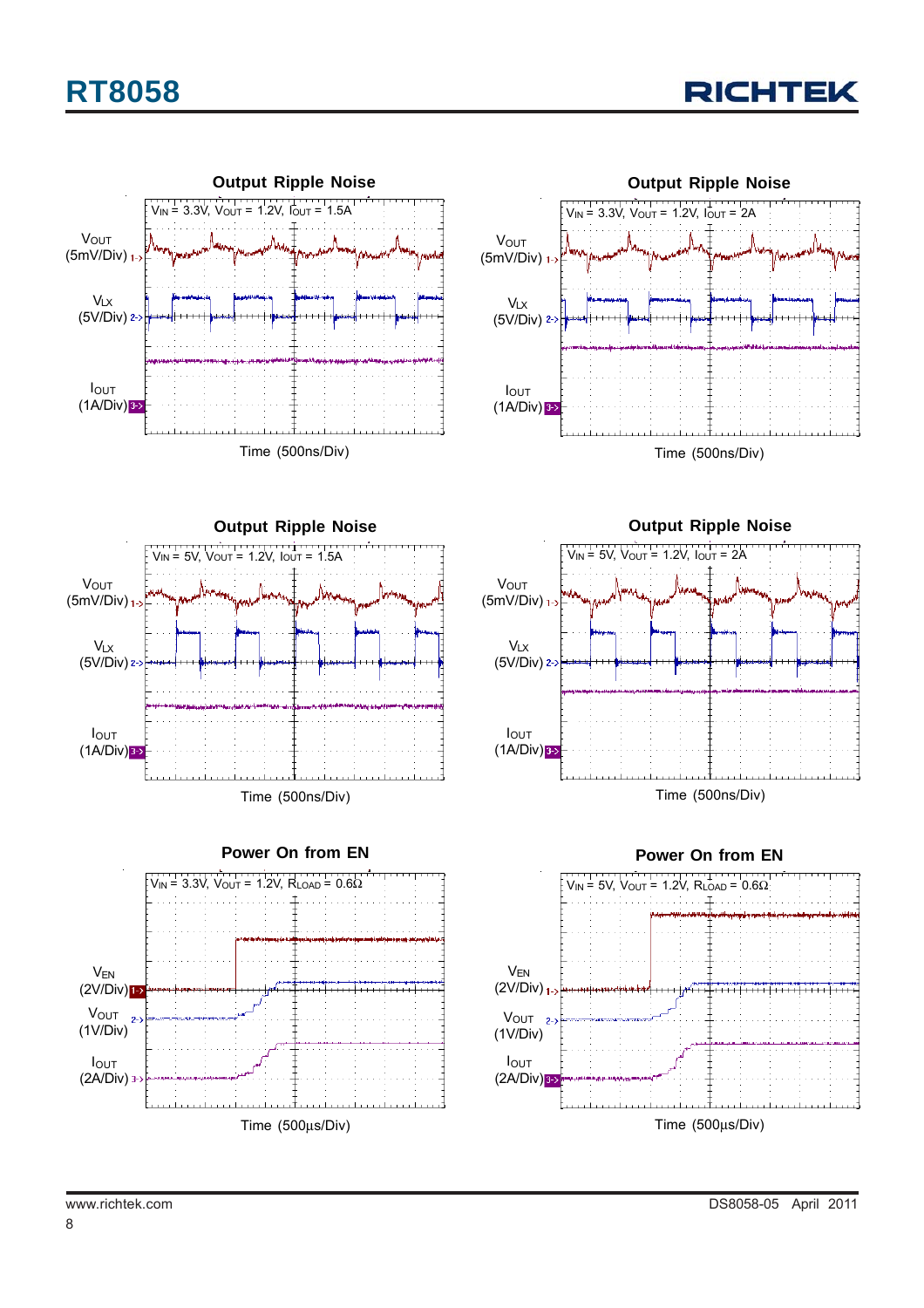

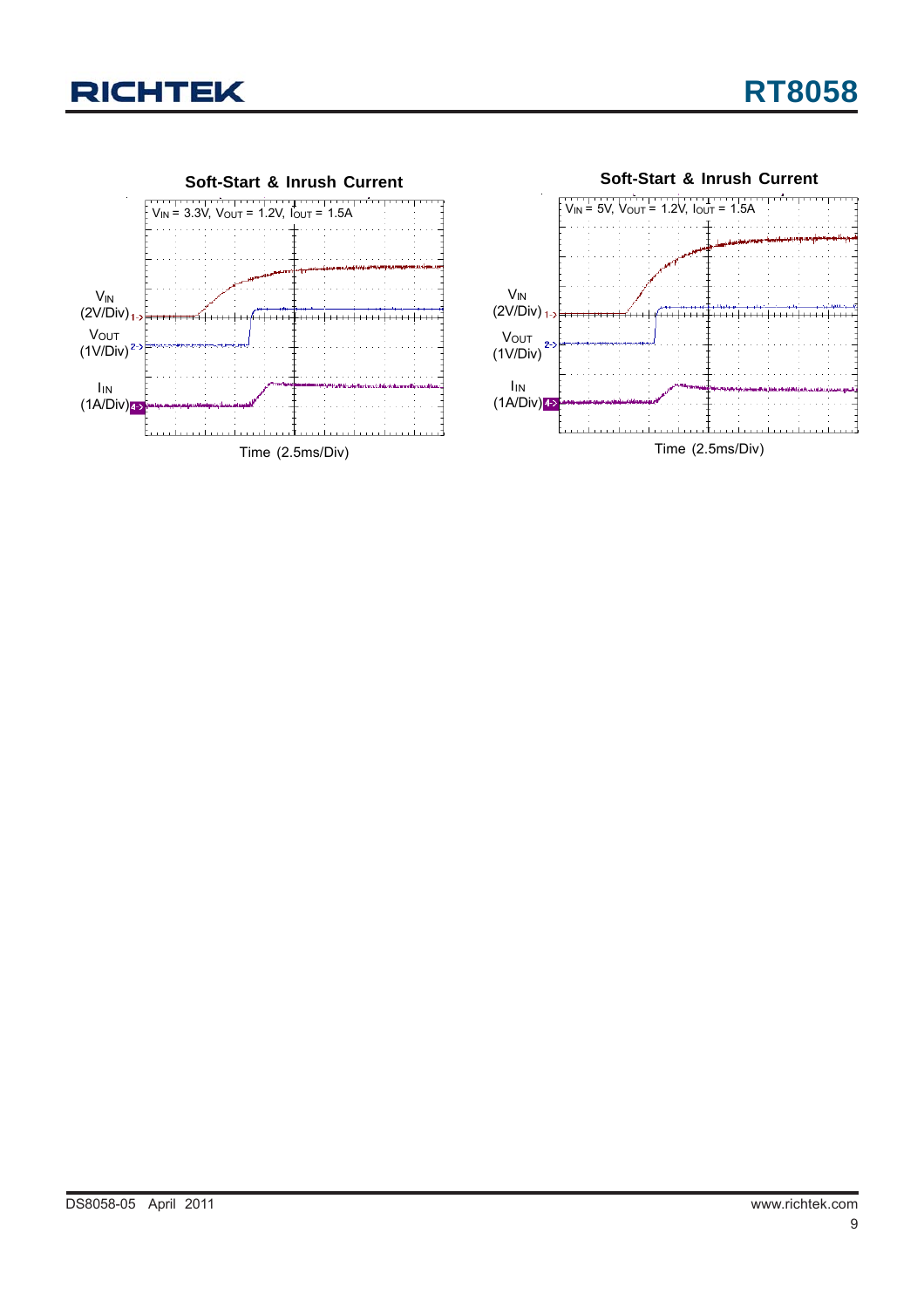### **Application Information**

#### **Function Description**

The RT8058 is a 1MHz constant frequency, current mode PWM step-down converter. High switching frequency and high efficiency make it suitable for applications where high efficiency and small size are critical.

Frequency compensation is done internally. The output voltages are set by external dividers returned to the FB pin. The output voltage can be set from 0.8V to 5V.

#### **Main Control Loop**

During normal operation, the internal top power switch (P-MOSFET) is turned on at the beginning of each clock cycle. Current in the inductor increases until the peak inductor current reach the value defined by the output voltage of the error amplifier. The error amplifier adjusts its output voltage by comparing the feedback signal from a resistor divider on the FB pin with an internal 0.6V reference. When the load current increases, it causes a reduction in the feedback voltage relative to the reference. The error amplifier raises its output voltage until the average inductor current matches the new load current. When the top power MOSFET shuts off, the synchronous power switch (N-MOSFET) turns on until the beginning of the next clock cycle.

#### **Soft-Start / Enable**

For convenience of power up sequence control, RT8058 has an enable pin. Logic high at EN pin will enable the converter. When the converter is enabled, the clamped error amplifier output ramps up during 1024-clock period to increase the current provided by converter until the output voltage reach the target voltage. If EN is kept at high during Vin applying, RT8058 will be enabled when VDD surpass Under Voltage Lockout threshold.

### **Output Voltage Programming**

The output voltage is set by an external resistive divider according to the following equation :

 $V_{OUT} = V_{REF}$  x (1+ R1/R2)

where  $V_{REF}$  equals to 0.6V typical.

The resistive divider allows the FB pin to sense a fraction of the output voltage as shown in Figure 1.



Figure 1. Setting the Output Voltage

### **Slope Compensation and Inductor Peak Current**

Slope compensation provides stability in constant frequency architectures by preventing sub harmonic oscillations at duty cycles greater than 50%. It is accomplished internally by adding a compensating ramp to the inductor current signal. Normally, the maximum inductor peak current is reduced when slope compensation is added. In RT8058, however, separated inductor current signal is used to monitor over current condition and this keeps the maximum output current relatively constant regardless of duty cycle.

#### **Dropout Operation**

When input supply voltage decreases toward the output voltage, the duty cycle increases toward the maximum on time. Further reduction of the supply voltage forces the main switch to remain on for more than one cycle eventually reaching 100% duty cycle. The output voltage will then be determined by the input voltage minus the voltage drop across the internal P-MOSFET and the inductor.

#### **Low Supply Operation**

The RT8058 is designed to operate down to an input supply voltage of 2.7V. One important consideration at low input supply voltages is that the  $R_{DS(ON)}$  of the P-Channel and N-Channel power switches increases. The user should calculate the power dissipation when the RT8058 is used at 100% duty cycle with low input voltages to ensure that thermal limits are not exceeded.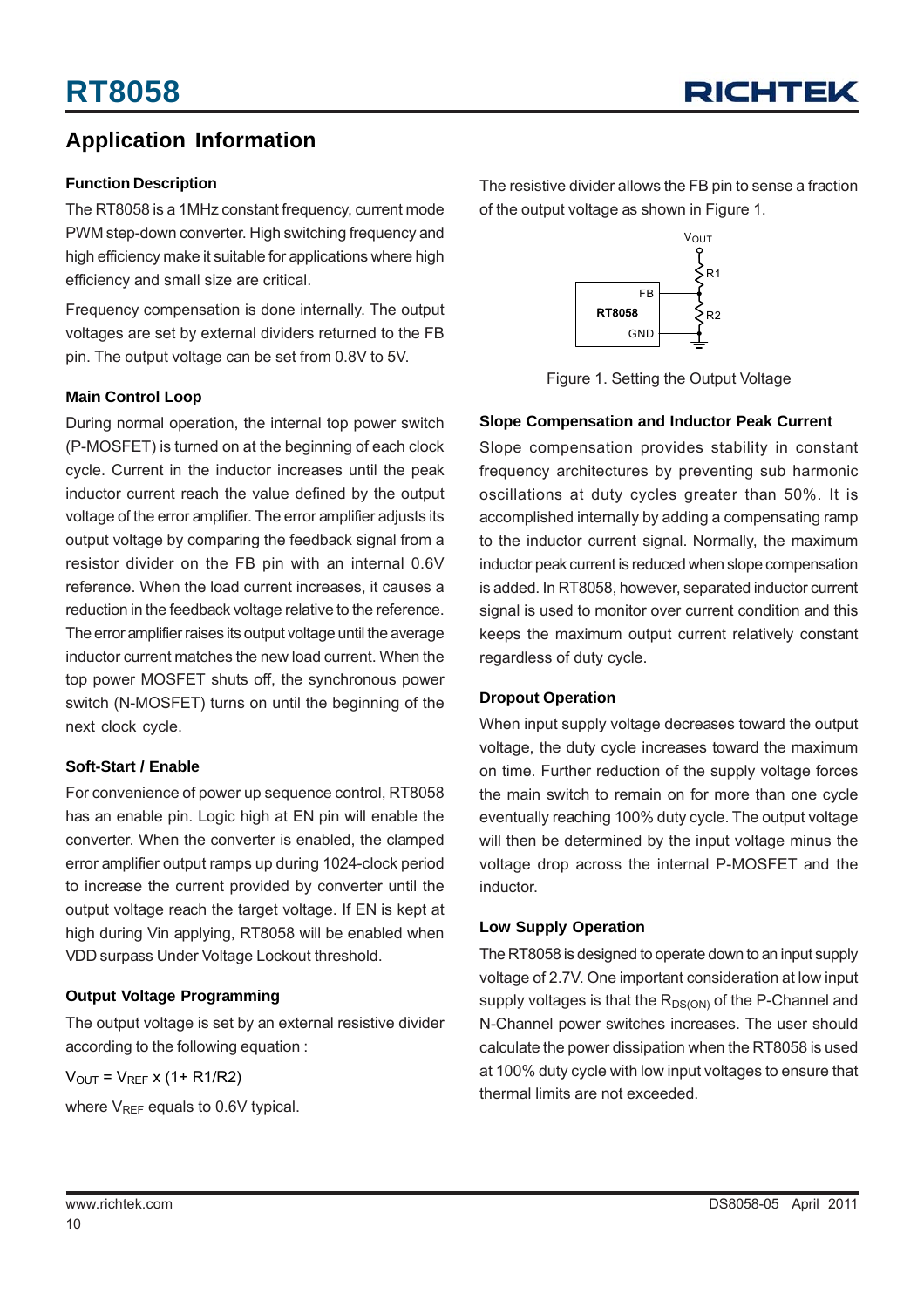# **RT8058**

### **Short Circuit Protection**

At overload condition, current mode operation provides cycle-by-cycle current limit to protect the internal power switches. When the output is shorted to ground, the inductor current will decays very slowly during a single switching cycle. A current runaway detector is used to monitor inductor current. As current increasing beyond the control of current loop, switching cycles will be skipped to prevent current runaway from occurring. If the FB voltage is smaller than 0.3V after the completion of soft-start period, under voltage protection (UVP) will lock the output to high-z to protect the converter. UVP lock can only be cleared by recycling the input power.

#### **Thermal Protection**

If the junction temperature of RT8058 reaches certain temperature (150°C), both converters will be disabled. The RT8058 will be re-enabled and automatically initializes internal soft start when the junction temperature drops below 110°C.

### **Inductor Selection**

For a given input and output voltage, the inductor value and operating frequency determine the ripple current. The ripple current ΔIL increases with higher VIN and decreases with higher inductance.

$$
\Delta I_L = \left[\frac{V_{OUT}}{f \times L}\right] \times \left[1 - \frac{V_{OUT}}{V_{IN}}\right]
$$

Having a lower ripple current reduces the ESR losses in the output capacitors and the output voltage ripple. Highest efficiency operation is achieved at low frequency with small ripple current. This, however, requires a large inductor. A reasonable starting point for selecting the ripple current is  $\Delta I_L$  = 0.4(IMAX). The largest ripple current occurs at the highest  $V_{\text{IN}}$ . To guarantee that the ripple current stays below a specified maximum, the inductor value should be chosen according to the following equation :

$$
L = \left[\frac{V_{OUT}}{f \times \Delta I_{L(MAX)}}\right] \times \left[1 - \frac{V_{OUT}}{V_{IN(MAX)}}\right]
$$

### **Inductor Core Selection**

Once the value for L is known, the type of inductor must be selected. High efficiency converters generally cannot afford the core loss found in low cost powdered iron cores,

forcing the use of more expensive ferrite or mollypermalloy cores. Actual core loss is independent of core size for a fixed inductor value but it is very dependent on the inductance selected. As the inductance increases, core losses decrease. Unfortunately, increased inductance requires more turns of wire and therefore copper losses will increase.

Ferrite designs have very low core losses and are preferred at high switching frequencies, so design goals can concentrate on copper loss and preventing saturation. Ferrite core material saturates "hard", which means that inductance collapses abruptly when the peak design current is exceeded. This result in an abrupt increase in inductor ripple current and consequent output voltage ripple.

Do not allow the core to saturate!

Different core materials and shapes will change the size/ current and price/current relationship of an inductor. Toroid or shielded pot cores in ferrite or permalloy materials are small and don' t radiate energy but generally cost more than powdered iron core inductors with similar characteristics. The choice of which style inductor to use mainly depends on the price vs. size requirements and any radiated field/EMI requirements.

### **C<sub>IN</sub>** and C<sub>OUT</sub> Selection

The input capacitance,  $C_{IN}$ , is needed to filter the trapezoidal current at the source of the top MOSFET. To prevent large ripple voltage, a low ESR input capacitor sized for the maximum RMS current should be used. RMS current is given by :

$$
I_{RMS} = I_{OUT(MAX)} \frac{V_{OUT}}{V_{IN}} \sqrt{\frac{V_{IN}}{V_{OUT}} - 1}
$$

This formula has a maximum at  $V_{IN} = 2V_{OUT}$ , where IRMS  $= I_{\text{OUT}}/2$ . This simple worst-case condition is commonly used for design because even significant deviations do not offer much relief. Note that ripple current ratings from capacitor manufacturers are often based on only 2000 hours of life which makes it advisable to further derate the capacitor, or choose a capacitor rated at a higher temperature than required. Several capacitors may also be paralleled to meet size or height requirements in the design.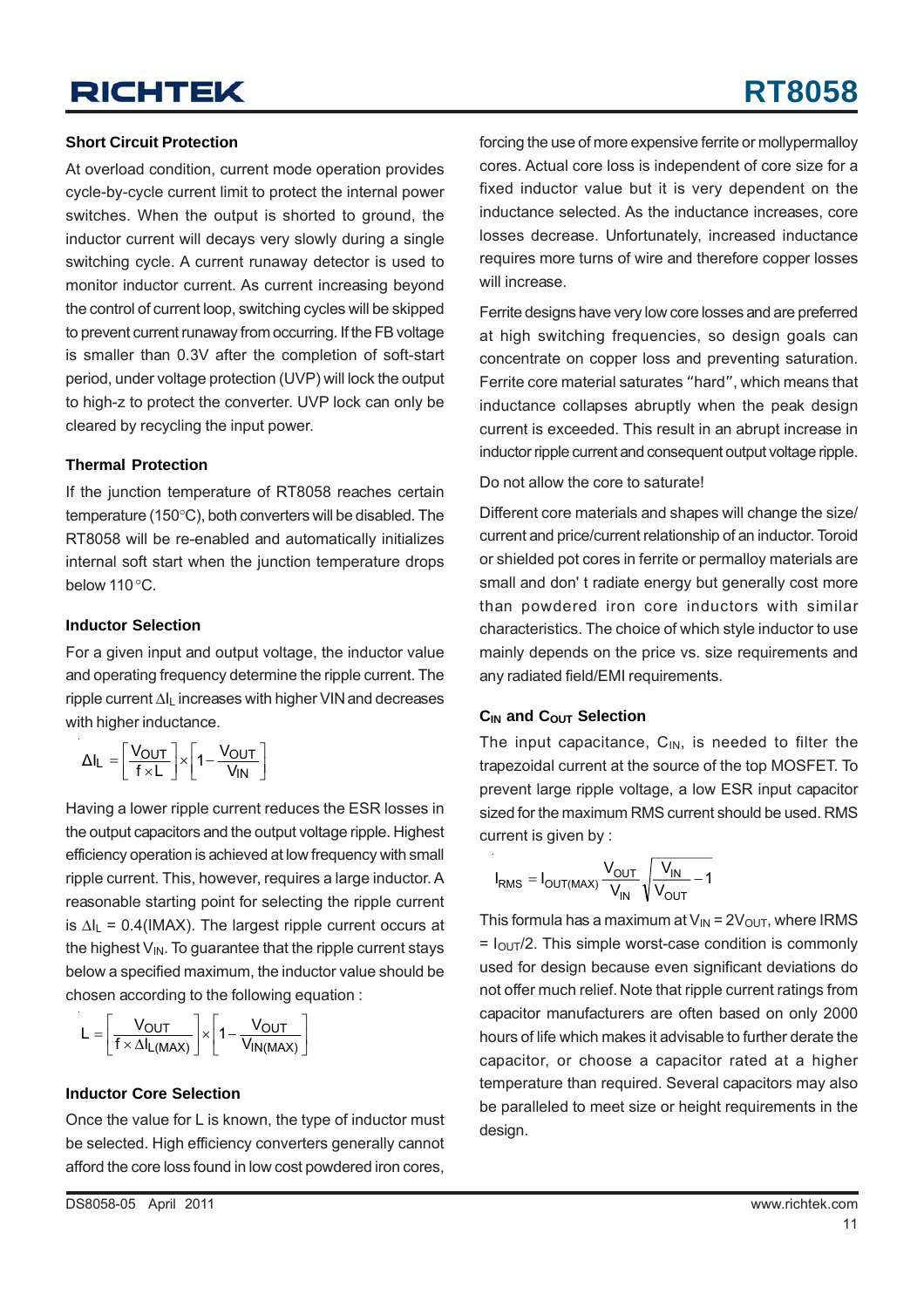The selection of  $C_{\text{OUT}}$  is determined by the effective series resistance (ESR) that is required to minimize voltage ripple and load step transients, as well as the amount of bulk capacitance that is necessary to ensure that the control loop is stable. Loop stability can be checked by viewing the load transient response as described in a later section. The output ripple,  $\Delta V_{\text{OUT}}$ , is determined by :

$$
\Delta V_{OUT} \leq \Delta I_L \left[ESR + \frac{1}{8fC_{OUT}}\right]
$$

The output ripple is highest at maximum input voltage since  $\Delta I_L$  increases with input voltage. Multiple capacitors placed in parallel may be needed to meet the ESR and RMS current handling requirements. Dry tantalum, special polymer, aluminum electrolytic and ceramic capacitors are all available in surface mount packages. Special polymer capacitors offer very low ESR but have lower capacitance density than other types. Tantalum capacitors have the highest capacitance density but it is important to only use types that have been surge tested for use in switching power supplies. Aluminum electrolytic capacitors have significantly higher ESR but can be used in cost-sensitive applications provided that consideration is given to ripple current ratings and long term reliability. Ceramic capacitors have excellent low ESR characteristics but can have a high voltage coefficient and audible piezoelectric effects. The high Q of ceramic capacitors with trace inductance can also lead to significant ringing.

### **Using Ceramic Input and Output Capacitors**

Higher values, lower cost ceramic capacitors are now becoming available in smaller case sizes. Their high ripple current, high voltage rating and low ESR make them ideal for switching regulator applications. However, care must be taken when these capacitors are used at the input and output. When a ceramic capacitor is used at the input and the power is supplied by a wall adapter through long wires, a load step at the output can induce ringing at the input,  $V_{IN}$ . At best, this ringing can couple to the output and be mistaken as loop instability. At worst, a sudden inrush of current through the long wires can potentially cause a voltage spike at  $V_{\text{IN}}$  large enough to damage the part.

### **Checking Transient Response**

The regulator loop response can be checked by looking at the load transient response. Switching regulators take several cycles to respond to a step in load current. When a load step occurs,  $V_{\text{OUT}}$  immediately shifts by an amount equal to ΔILOAD(ESR), where ESR is the effective series resistance of  $C<sub>OUT</sub>$ .  $\Delta I<sub>LOAD</sub>$  also begins to charge or discharge  $C<sub>OUT</sub>$  generating a feedback error signal used by the regulator to return  $V_{\text{OUT}}$  to its steady-state value. During this recovery time,  $V_{\text{OUT}}$  can be monitored for overshoot or ringing that would indicate a stability problem.

### **Efficiency Considerations**

The efficiency of a switching regulator is equal to the output power divided by the input power times 100%. It is often useful to analyze individual losses to determine what is limiting the efficiency and which change would produce the most improvement. Efficiency can be expressed as:

Efficiency =  $100\% - (L1 + L2 + L3 + ...)$  where L1, L2, etc. are the individual losses as a percentage of input power. Although all dissipative elements in the circuit produce losses, two main sources usually account for most of the  $losses: V_{DD}$  quiescent current and  $I<sup>2</sup>R$  losses. The VDD quiescent current loss dominates the efficiency loss at very low load currents whereas the I<sup>2</sup>R loss dominates the efficiency loss at medium to high load currents. In a typical efficiency plot, the efficiency curve at very low load currents can be misleading since the actual power lost is of no consequence.

1. The VDD quiescent current is due to two components : the DC bias current as given in the electrical characteristics and the internal main switch and synchronous switch gate charge currents. The gate charge current results from switching the gate capacitance of the internal power MOSFET switches. Each time the gate is switched from high to low to high again, a packet of charge ΔQ moves from VDD to ground. The resulting ΔQ/Δt is the current out of VDD that is typically larger than the DC bias current. In continuous mode,

### $I<sub>GATECHG</sub> = f(Q<sub>T</sub>+Q<sub>B</sub>)$

where  $Q_T$  and  $Q_B$  are the gate charges of the internal top and bottom switches. Both the DC bias and gate charge losses are proportional to VDD and thus their effects will be more pronounced at higher supply voltages.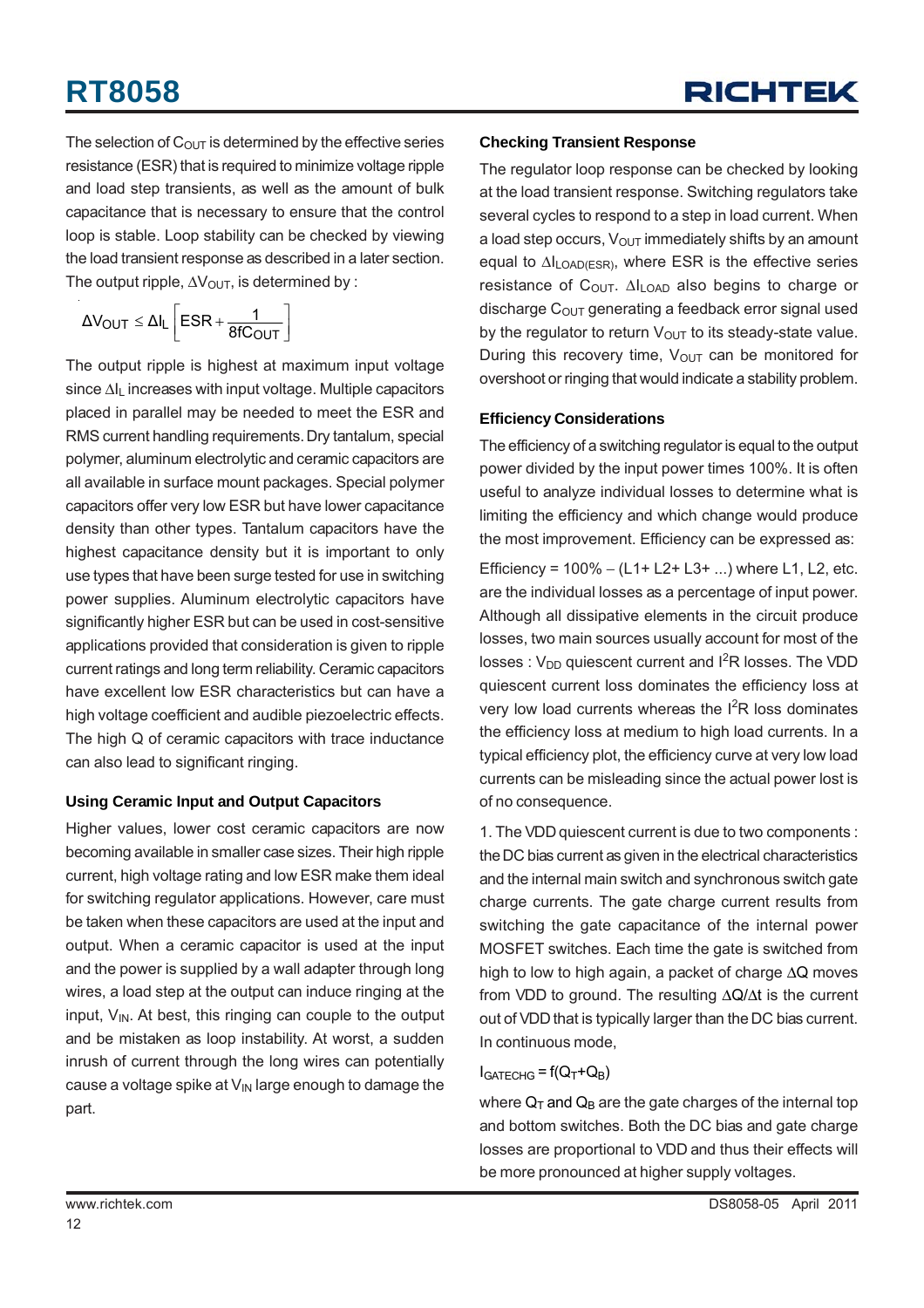2.  $I^2R$  losses are calculated from the resistances of the internal switches.  $R_{SW}$  and external inductor  $R_L$ . In continuous mode the average output current flowing through inductor L is "chopped" between the main switch and the synchronous switch. Thus, the series resistance looking into the LX pin is a function of both top and bottom MOSFET  $R_{DS(ON)}$  and the duty cycle (D) as follows :

#### $R_{SW}$  =  $R_{DS(ON)TOP}$  x D +  $R_{DS(ON)BOT}$  x (1–D)

The  $R_{DS(ON)}$  for both the top and bottom MOSFETs can be obtained from the Typical Performance Characteristics curves. Thus, to obtain  $I^2R$  losses, simply add  $R_{SW}$  to  $R_L$ and multiply the result by the square of the average output current. Other losses including  $C_{IN}$  and  $C_{OUT}$  ESR dissipative losses and inductor core losses generally account for less than 2% of the total loss.

#### **Thermal Considerations**

For continuous operation, do not exceed the maximum operation junction temperature 125°C. The maximum power dissipation depends on the thermal resistance of IC package, PCB layout, the rate of surroundings airflow and temperature difference between junction to ambient. The maximum power dissipation can be calculated by following formula :

#### $P_{D(MAX)} = (T_{J(MAX)} - T_A) / \theta_{JA}$

Where  $T_{J(MAX)}$  is the maximum operation junction temperature 125 $\degree$ C, T<sub>A</sub> is the ambient temperature and the  $\theta_{JA}$  is the junction to ambient thermal resistance.

For recommended operating conditions specification of RT8058, where  $T_{J(MAX)}$  is the maximum junction temperature of the die and  $T_A$  is the maximum ambient temperature. The junction to ambient thermal resistance θJA is layout dependent. For WQFN-16L 3x3 packages, the thermal resistance  $θ_{JA}$  is 68°C/W on the standard JEDEC 51-7 four-layers thermal test board.

The maximum power dissipation at  $T_A = 25^{\circ}$ C can be calculated by following formula :

P<sub>D(MAX)</sub> = ( 125°C − 25°C ) / 68°C/W = 1.471 W for WQFN-16L 3x3 packages

The maximum power dissipation depends on operating ambient temperature for fixed  $T_{J(MAX)}$  and thermal resistance  $\theta$ <sub>JA</sub>. For RT8058 packages, the Figure 2 of derating curves allows the designer to see the effect of rising ambient temperature on the maximum power allowed.



Figure 2. Derating Curves for RT8058 Package

#### **Layout Considerations**

Follow the PCB layout guidelines for optimal performance of RT8058.

- ` A ground plane is recommended. If a ground plane layer is not used, the signal and power grounds should be segregated with all small-signal components returning to the GND pin at one point that is then connected to the PGND pin close to the IC. The exposed pad should be connected to GND.
- $\triangleright$  Connect the terminal of the input capacitor(s), C<sub>IN</sub>, as close as possible to the PVDD pin. This capacitor provides the AC current into the internal power MOSFETs.
- **LX node is with high frequency voltage swing and should** be kept small area. Keep all sensitive small-signal nodes away from LX node to prevent stray capacitive noise pickup.
- ` Flood all unused areas on all layers with copper. Flooding with copper will reduce the temperature rise of power components. You can connect the copper areas to any DC net (PVDD, VDD, VOUT, PGND, GND, or any other DC rail in your system).
- ` Connect the FB pin directly to the feedback resistors. The resistor divider must be connected between VOUT and GND.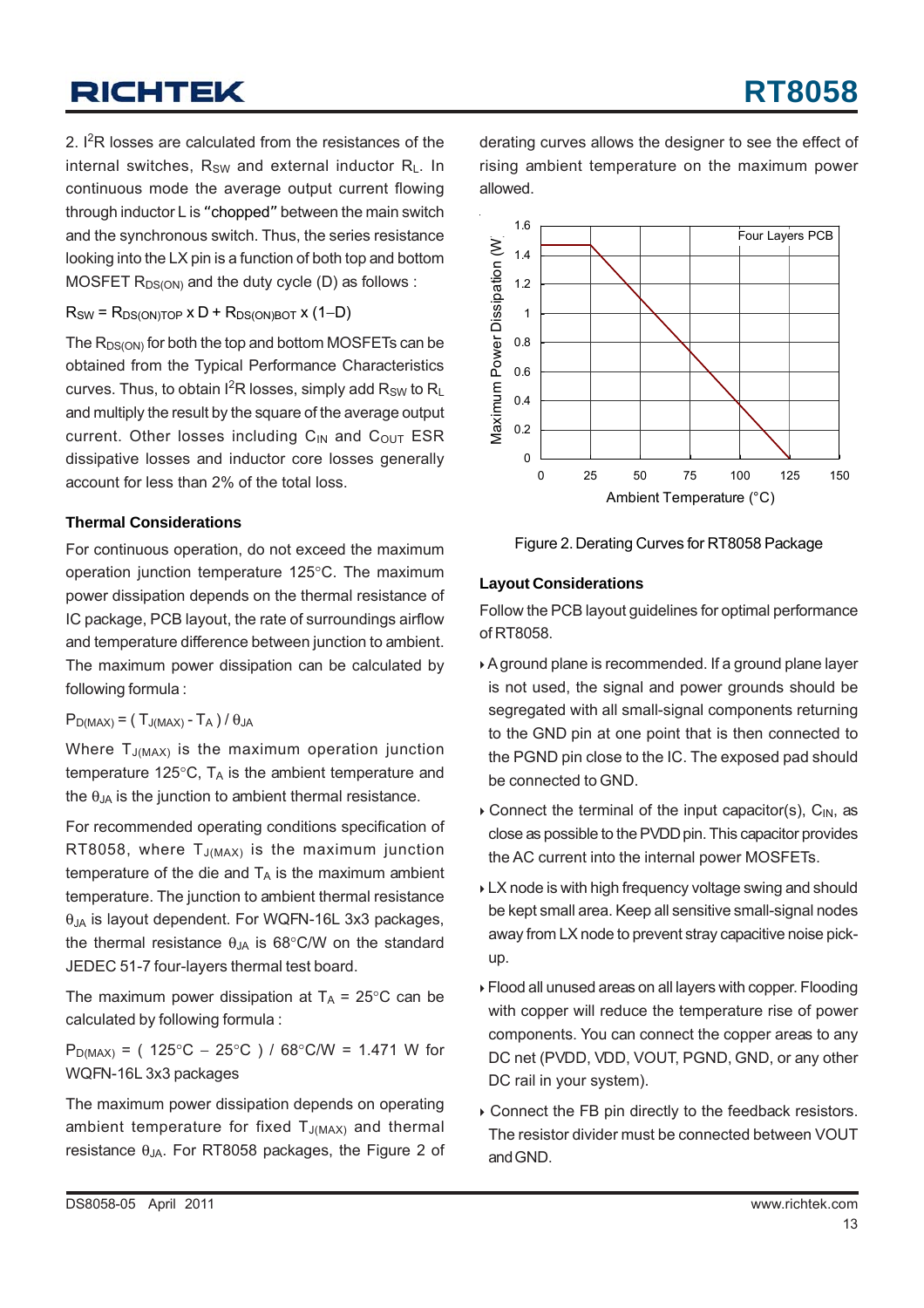**RICHTEK** 





Figure 3. Top Layer **Figure 4. Bottom Layer** Figure 4. Bottom Layer

Table 1. Recommended Inductors

| <b>Component</b>   | <b>Series</b>   | <b>Inductance</b> | <b>DCR</b> | <b>Current Rating</b> | <b>Dimensions</b>           |
|--------------------|-----------------|-------------------|------------|-----------------------|-----------------------------|
| <b>Supplier</b>    |                 | (mH)              | (mW)       | (mA)                  | (mm)                        |
| <b>TAIYO YUDEN</b> | NR 4018         | 3.3               | 70         | 2000                  | $4 \times 4 \times 1.8$     |
| Murata             | LQH66S          | 3.3               | 22         | 2600                  | $6.3 \times 6.3 \times 4.7$ |
| <b>TDK</b>         | <b>SLF7045T</b> | 3.3               | 20         | 2500                  | $7 \times 7 \times 4.5$     |
| <b>Sumida</b>      | CDRH5D16        | 3.3               | 36         | 2600                  | $5.8 \times 5.8 \times 1.8$ |
| <b>GOTREND</b>     | GTSD53          | 3.3               | 34         | 2360                  | $5 \times 5 \times 2.8$     |

Table 2. Recommended Capacitors for  $C_{IN}$  and  $C_{OUT}$ 

| <b>Component Supplier</b> | Part No.       | Capacitance (mF) | <b>Case Size</b> |  |
|---------------------------|----------------|------------------|------------------|--|
| TDK                       | C3225X5R0J226M | 22               | 1210             |  |
| <b>TDK</b>                | C2012X5R0J106M | 10               | 0805             |  |
| <b>Panasonic</b>          | ECJ4YB1A226M   | 22               | 1210             |  |
| <b>Panasonic</b>          | ECJ4YB1A106M   | 10               | 1210             |  |
| <b>TAIYO YUDEN</b>        | LMK325BJ226ML  | 22               | 1210             |  |
| <b>TAIYO YUDEN</b>        | JMK316BJ226ML  | 22               | 1206             |  |
| <b>TAIYO YUDEN</b>        | JMK212BJ106ML  | 10               | 0805             |  |